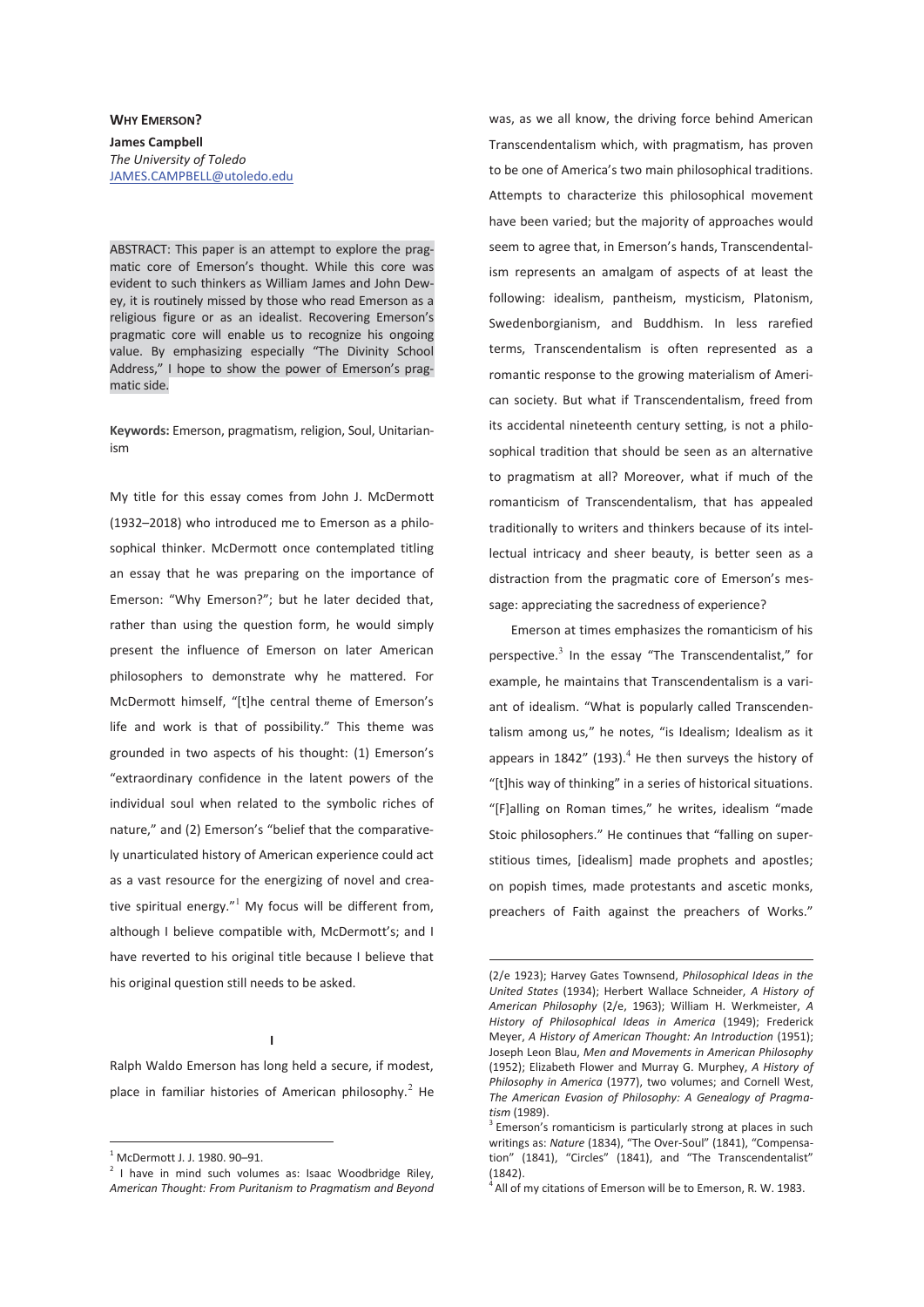Closer to his own day, Emerson notes that "on prelatical times, [idealism] made Puritans and Quakers; and falling on Unitarian and commercial times, [it] makes the peculiar shades of Idealism which we know" (198).

Emerson continues that "the Idealism of the present day acquired the name of Transcendental, from the use of that term by Immanuel Kant," who rejected what he saw as "the skeptical philosophy" of John Locke that "insisted that there is nothing in the intellect which was not previously in the experience of the senses." Kant's rejoinder to Locke was to maintain, in Emerson's words, that "there was a very important class of ideas, or imperative forms, which did not come by experience, but through which experience was acquired; that these were intuitions of the mind itself; and he [Kant] denominated them *Transcendental* forms" (198). As we know, Emerson never mined Kant's thought deeply for the fine points of his perspective, as many other philosophers have been wont to do. Rather, guided by the simplified reworkings of Kant at the hands of Samuel Taylor Coleridge and James Marsh, $^1$  Emerson drew from Kant's work the central distinction between Reason and the Understanding, and used it to defend his belief in the superiority of spirit over matter.

Emerson writes that thinkers "have ever divided into two sects, Materialists and Idealists." Members of the former class approach their experience as "the data of the senses"; the members the latter class emphasize consciousness and maintain that "the senses are not final." While the senses offer us "representations of things," they cannot tell us what "the things themselves" are. Hinting at his own position, Emerson indicates that "the materialist insists on facts, on history, on the force of circumstances, and the animal wants of man," whereas the idealist, who looks for the spiritual aspects of our experience, insists on "the power of Thought and of Will, on inspiration, on miracle, on individual culture." While no idealist would deny "the presence of this table, this

 $\overline{a}$ 

chair, and the walls of this room," he continues, the idealist "looks at these things as the reverse side of the tapestry, as the *other end*, each being the sequel or completion of a spiritual fact which nearly concerns him." In this way, the idealist "transfers every object in nature from an independent and anomalous position without there, into the consciousness" (193–194). Materialists, on the contrary, living in a solid world "of sensation," reject the "fine-spun theories" of what they see as the idealistic "star-gazers and dreamers." At the same time, Emerson insists that no materialist can justify the belief that "uniform experience will continue uniform, or on what grounds he founds his faith in his figures, and he will perceive that his mental fabric is built up on just as strange and quaking foundations as his proud edifice of stone" (194–195).

For Emerson, the great mistake of the materialist is to focus exclusively upon "the external world," and to see our human existence "as one product of that." For the idealist, on the contrary, the inner world of consciousness is the source of our true life, and the outer world is ultimately "appearance." While the materialist focuses on the externals of our social life and politics, and on the materials that support our mortal existence, the idealist uses a "metaphysical" standard, "namely, the *rank* which things themselves take in his consciousness," whether higher and lower. "Mind is the only reality, of which men and all other natures are better or worse reflectors," Emerson writes. "Nature, literature, history, are only subjective phenomena." As a consequence, the idealist "does not respect labor, or the products of labor, namely, property, otherwise than as a manifold symbol, illustrating with wonderful fidelity of details the laws of being." Similarly, the idealist has no respect for the government, the church, charities, or the arts "for themselves." The experience of the idealist means that "the procession of facts" that we call "the world" in fact flows "perpetually outward from an invisible, unsounded centre in himself," and requires that we "regard all things as having a subjective or relative existence, relative to that aforesaid Unknown Centre of him" (195). I

<sup>1</sup> See especially Samuel Taylor Coleridge, *Aids to Reflection* (1825), and James Marsh, "Preliminary Essay" (1829) to the same volume.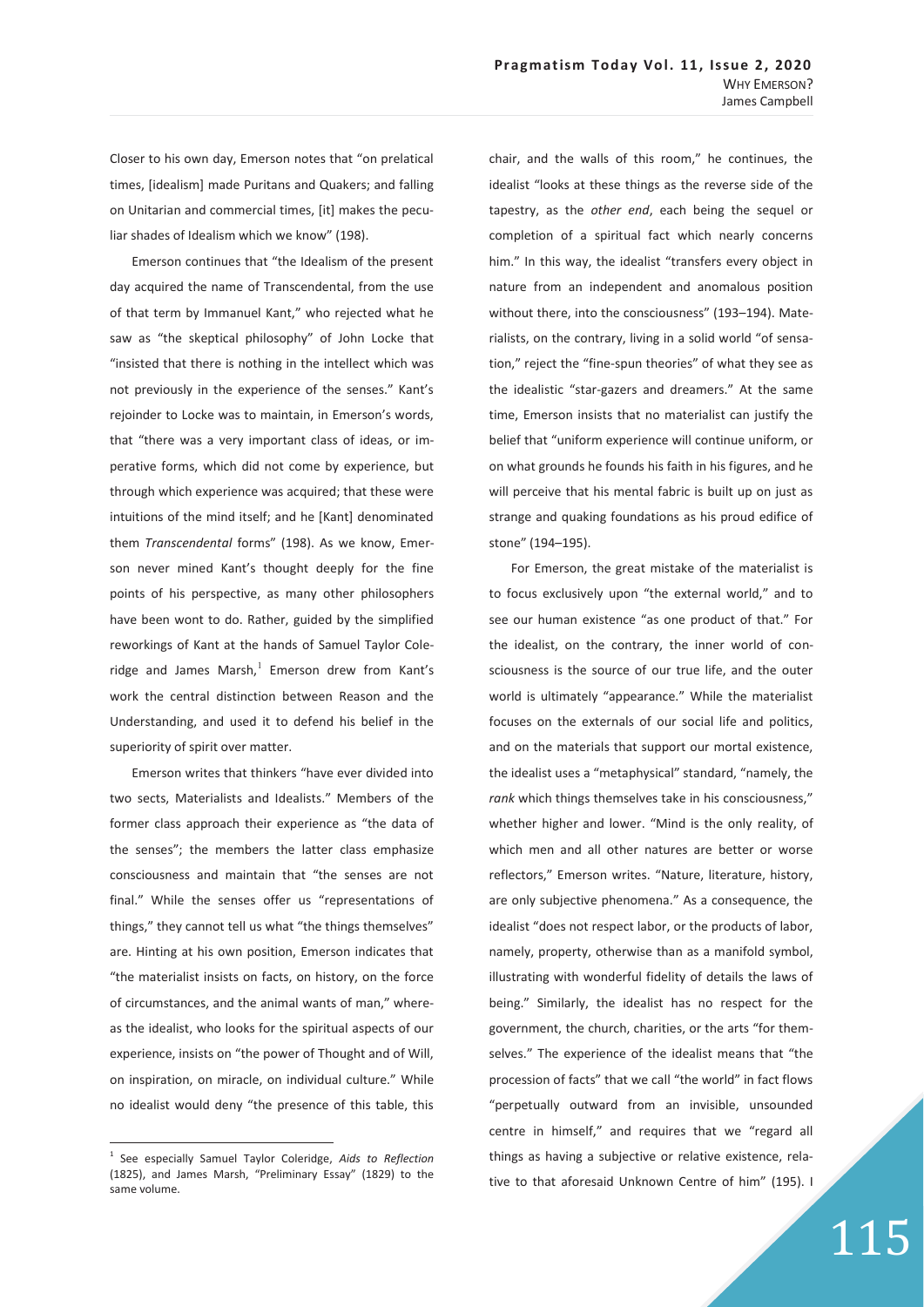would suggest, however, that "The Transcendentalist," with its concentration on the negative aspects of materialism rather than on the fullness of experience, is atypical for Emerson, and to focus too closely on the romantic aspects of Emerson's thought will minimize his pragmatism.

Emerson's position is not always this extreme. More typically, he writes in *Nature* that spiritual truths far outweigh the importance of the facts of the material world. "Idealism is a hypothesis to account for nature by other principles than those of carpentry or chemistry" (41). Our ideas are the key. For Emerson, "[a]s objects of science" these ideas "are accessible to few men" at present; but he reminds us that "all men are capable of being raised by piety or by passion, into their region." The challenge that we all face is to approach these ideas via Reason rather than the Understanding. If we can realize the full possibilities of our ideas in this way, we can transcend the everyday world of mere facts without rejecting it as unreal. As Emerson continues, "no man touches these divine natures, without becoming, in some degree, himself divine." With this new spark of divinity, "we learn the difference between the absolute and the conditional or relative." In apprehending the absolute, we become fully alive. "We become immortal, for we learn that time and space are relations of matter; that, with a perception of truth, or a virtuous will, they have no affinity" (37-38). While this discussion is not as strongly romantic as Emerson's position in "The Transcendentalist," still it seems to be at a distance from his pragmatism.

### **II**

Given Emerson's general formulation of Transcendentalism, what is its role in the history of American philosophy that – regardless of its diversity – is pragmatic at its core? And what role does Emerson play in any attempt to connect up early pragmatist pioneers like Benjamin Franklin with the central figures of its maturity like William James and John Dewey? I am interested here less in

116

considering what Emerson usually means to us now, when he is so often typecast as a Transcendentalist icon, and more in exploring what Emerson might mean to us if we could recover a more historically contextualized understanding of his thought. One way to approach that broader evaluation might be to consider his work in the company of such other figures as Henry David Thoreau, Sarah Margaret Fuller, and Walt Whitman. (I will leave this comparative path for a later time.) Another way to achieve a fuller recognition of Emerson's place in the American tradition would be to consider what he meant at the time of his death in 1882, or of the centennial of his birth in 1903, when he was still widely considered to be America's sage.

Emerson, as we know, played a role in American thought from the 1830s onward; and, through his lectures and essays, he attained a role as public moralist. His was a voice for pragmatism, for the power of ideas, especially the idea of the primacy of living experience over the dead hand of inherited doctrines. In his context, for example, Emerson challenged religious scriptures of whatever sort that pretended to have final answers and called on us to recognize the direct divine messages that appear within. He was also a proponent of the spirit of meliorism – not of optimism, but of making the most of our situation in a world where false hope of ultimate success draws us ever beyond the horizon. And, above all, Emerson was an experimentalist who did not pretend "to settle any thing as true or false." Nothing inherited was to him decided or closed to further experience. "I simply experiment," he writes, he is "an endless seeker with no Past at my back" (412). To get an initial sense of this pragmatic Emerson, we can turn to two evaluations that considered him as a central figure of the American philosophical tradition. These readings of Emerson were offered in 1903 by William James and John Dewey. (James was 40-years old in 1882 and 61-years old in 1903; Dewey was 23-years old and 44-years old respectively.)

In preparation for a brief address at a centenary ceremony in Concord, James returned to reread Emerson's collected works; and the address that he gave contains a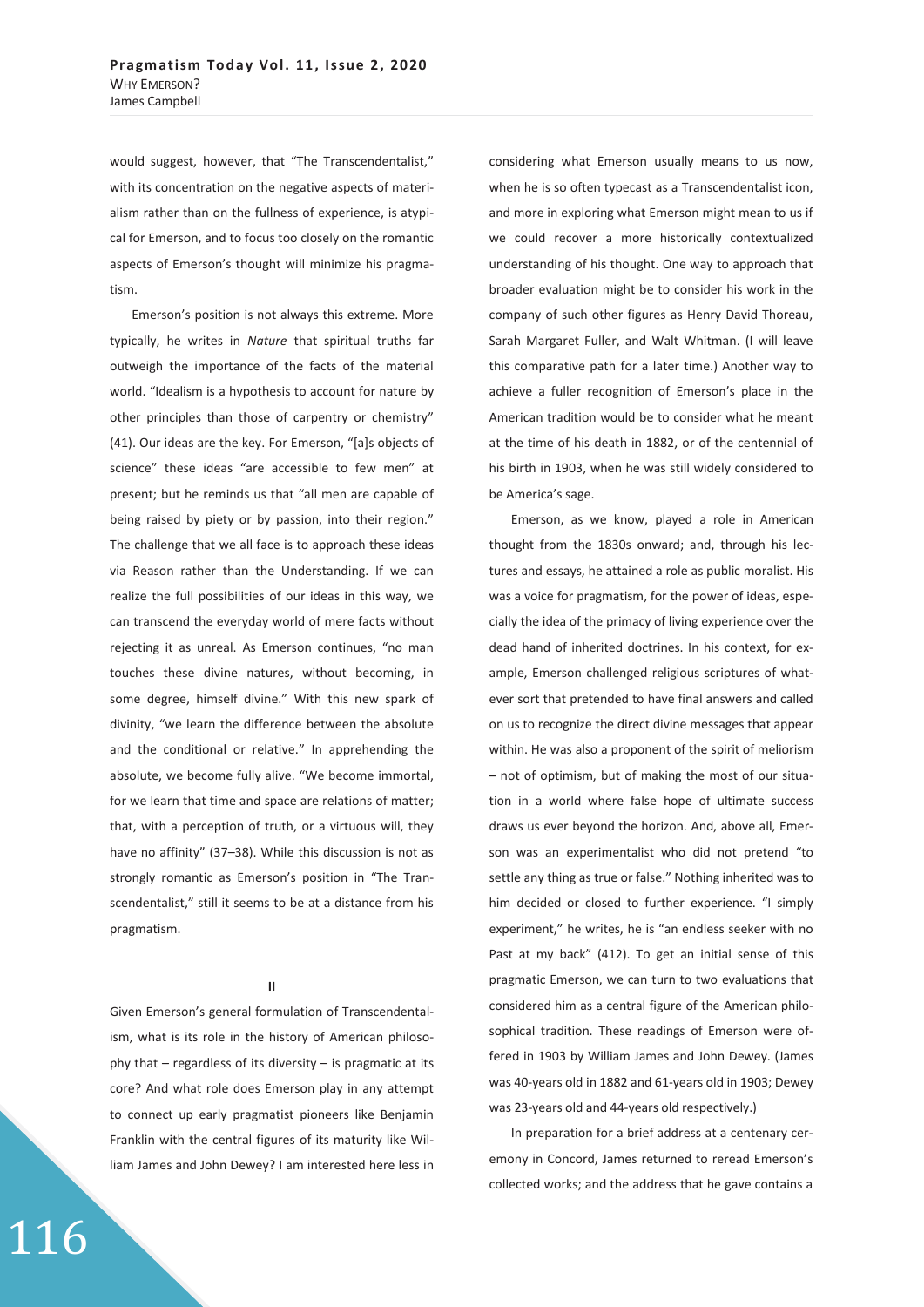To consider a second pragmatic voice, we can turn to

statement of his own partly secularized Transcendentalist appreciation of experience. James notes that, for Emerson, "the effulgence of the Universal Reason" was present in "the individual fact," and that the "Cosmic Intellect" is to be found "in mortal men and passing hours." James continues that, for Emerson, every individual is "an angle of its eternal vision, and the only way to be true to our Maker is to be loyal to ourselves." Because of our connection to this Cosmic Intellect, "there is something in each and all of us, even the lowliest, that ought not to consent to borrowing traditions and living at second hand." Further, James notes that "[t]his faith that in a life at first hand there is something sacred is perhaps the most characteristic note in Emerson's writings." His more explicitly pragmatic appreciation of Emerson emphasizes the centrality of Emerson's "non-conformist persuasion": his belief that, because "[t]he world is still new and untried," we must all find our own way. "In seeing freshly, and not in hearing of what others saw, shall a man find what truth is. $"$ <sup>1</sup> He continues that Emerson's proclamation of "the sovereignty of the living individual" – "The present man is the aboriginal reality, the Institution is derivative"  $-$  explained his powerful effect on his audience and would continue to be recognized as "the soul of his message."<sup>2</sup> His "revelation" is of the power of the individual, the particular, the novel, the personal. "The point of any pen can be an epitome of reality," James writes, "the commonest person's act, if genuinely actuated, can lay hold on eternity."<sup>3</sup>

 $\overline{a}$ 

John Dewey's fully secularized evaluation of Emerson from that same year. Dewey writes that "reflective thinkers" have a tendency to slip into a world of ideas, and often have mistakenly "taken the way to truth for their truth; the method of life for the conduct of life – in short, have taken means for end."<sup>4</sup> He believes, however, that Emerson refocuses our inquiries away from "the distinctions and classifications which to most philosophers are true in and of and because of their systems," and towards "the common experience of the everyday man." In this way, Dewey sees the pragmatic Emerson urging "the reduction of all the philosophers of the race… to the test of trial by the service rendered the present and immediate experience."<sup>5</sup> Emerson thus, for Dewey, stands "[a]gainst creed and system, convention and institution," and "for restoring to the common man that which in the name of religion, of philosophy, of art and of morality, has been embezzled from the common store and appropriated to sectarian and class use." Dewey confesses that Emerson was his primary guide to recognizing such professional malfeasance, and he condemns "how such malversation makes truth decline from its simplicity, and in becoming partial and owned, become a puzzle of and trick for theologian, metaphysician and litterateur."<sup>6</sup> Rendering this pragmatic point more poetically, Dewey concludes that "[f]or thousands of earth's children, Emerson has taken away the barriers that shut out the sun and has secured the unimpeded, cheerful circulation of the light of heaven, and the wholesome air of day. $n^7$ 

More recent commentators have similarly found value in a pragmatic reading of Emerson's ideas. Joseph Leon Blau, for example, considers Emerson to be a "selfconsecrated thinker" who put his ideas to work "for the American people"; and he maintains that any attempt "[t]o measure the full impact of Emerson's philosophic

 $\overline{a}$ 

<sup>&</sup>lt;sup>1</sup> James, W. 1903, 111.

<sup>&</sup>lt;sup>2</sup> James, W. 1903, 112.

<sup>&</sup>lt;sup>3</sup> James, W. 1903, 115.

James also writes to his brother Henry at the time of Emerson's pragmatic effect on him: "The reading of the divine Emerson, volume after volume, has done me a lot of good, and, strange to say has thrown a strong practical light on my own path. The incorruptible way in which he followed his own vocation, of seeing such truths as the Universal Soul vouchsafed to him from day to day and month to month, and reporting them in the right literary form, and thereafter kept his limits absolutely, refusing to be entangled with irrelevancies however urging and tempting, knowing both his strength and its limits, and clinging unchangeably to the rural environment which he once for all found to be most propitious, seems to me a moral lesson to all men who have any genius, however small, to foster" (James, W.

<sup>1992–2004, 3: 234).</sup> 

 $^4$  Dewev. J. 1903. 186.

<sup>5</sup> Dewey, J. 1903, 188–189.

<sup>6</sup> Dewey, J. 1903, 190.

 $<sup>7</sup>$  Dewey, J. 1903, 191.</sup>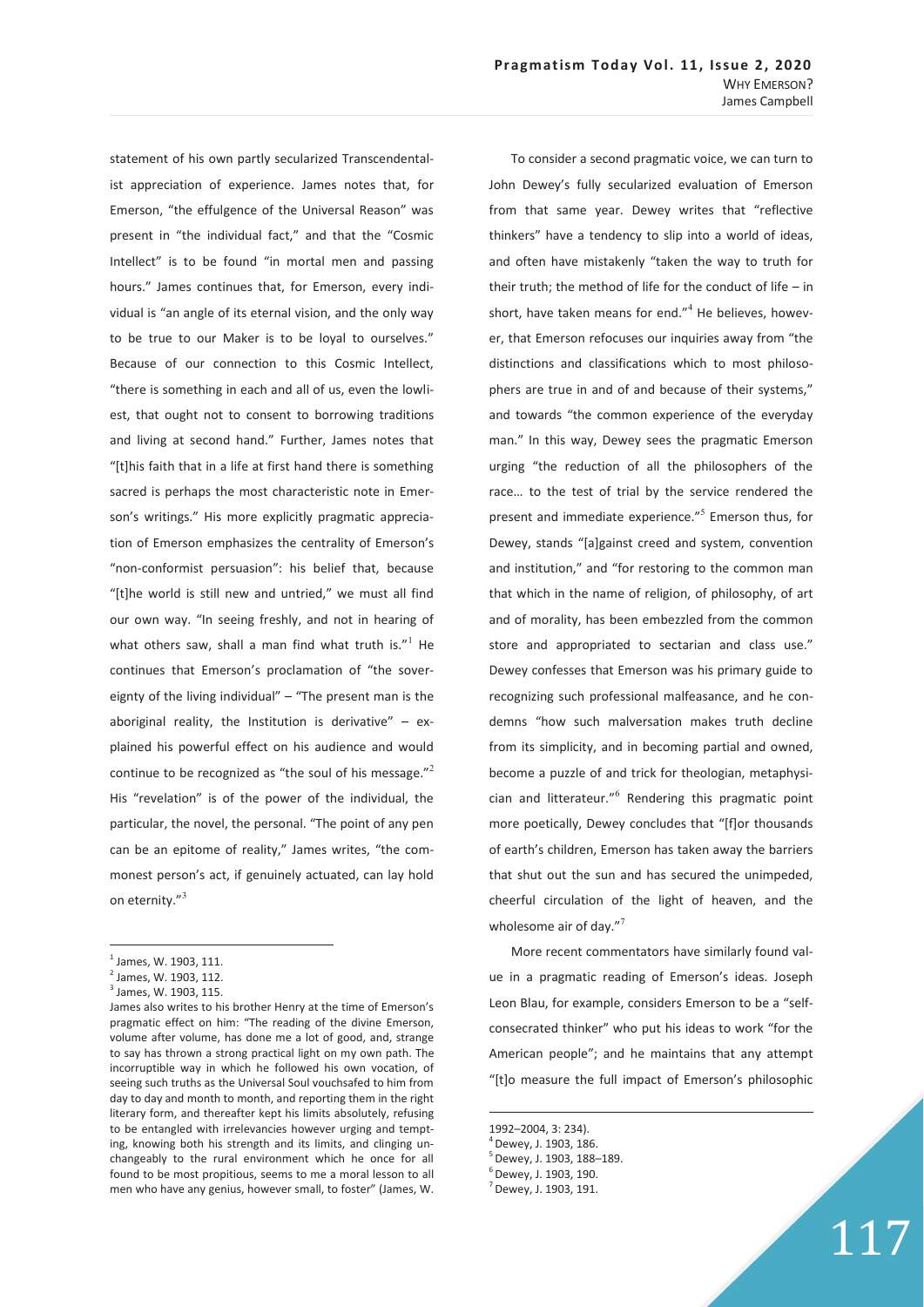imagination, to determine all the outcomes of his work," would require that we "write the history of American culture since his time." $1$  In particular, in the face of the familiar readings of Emerson as an individualist, Blau stresses Emerson's view that "the human being is a social being," and that "without rooting in society any person is lost." Thus Emerson requires, Blau continues, that we combine "the sense of individuality and the sense of common humanity," a combination of "uniqueness" and "human solidarity" into a "thoroughgoing humanism." As Blau concludes, the antidote for our "egoistic, false individualism is... culture, education."<sup>2</sup> Robert Channon Pollock offers another pragmatic reading of Emerson. For Pollock, Emerson is a thinker who approaches idealism not as a comprehensive doctrine but as a weapon to counter "the complacency of the materialist."<sup>3</sup> Thus Pollock sees no need for Emerson to articulate a fully functioning idealistic theory. Other pragmatic themes that Pollock emphasizes in Emerson are the latter's assertion that God speaks to us even now if we place ourselves "firmly in the present" with a faith "in the human soul itself through which God makes Himself heard"<sup>4</sup>; and Emerson's call for us to free ourselves from "a deadly fixation on the past."<sup>5</sup> Like Blau, Pollock also stresses that for Emerson an authentic individual is not "a spiritually self-sufficient entity… devoid of all ties to the universe," but rather a person among persons "bound together by common roots which run underground."<sup>6</sup>

Sadly, in our day Emerson is too often stripped of his pragmatic core. Sometimes he is offered as a romantic decoration to the education of unprepared high school students; sometimes he is offered as the idealistic background to the theorizing of settled academics. Otherwise, however, Emerson is generally neglected, even when he could help us to recognize outdated intellectual

 $\overline{a}$ 

4 Pollock, R. C. 1958, 38. 5 Pollock, R. C. 1958, 37.

118

fashions of the sort that we too often simplify into calcified approaches to questions of race, gender, and class. Similarly, Emerson could also help us to recognize the disastrous level of our crippling attachments to the fancy and the virtual, and to return to the simple and the present. Such a pragmatic Emerson could also reinforce in our work the fact that scholarship need not be an arena of arcane facts, obscure research, and ephemeral answers; rather it could become again an intellectual inquiry that plays a vital role within the community by introducing students to the triumphs and problems of human existence. Too often, however, we inquire at second-hand and quickly are distracted from vital issues by the infinite supply of compelling scholarship: with mastering the literature of medical ethics, or surveying the theories of education, or comparing the dogmas of religions. Emerson, on the contrary, suggests that we engage with our intellectual traditions without being captured by them, that we never lose our focus on the problematic basis of our pragmatic experience in the world.

### **III**

As an explicit example of Emerson's pragmatism, we can consider his religious approach to living, as exemplified primarily in "The Divinity School Address." Emerson, a high-profile Unitarian speaker, offered his address at Harvard's Unitarian Divinity School on 15 July 1838, at the seminary that he had attended intermittently only a few years earlier. He had, of course, left the pulpit of Boston's Second Church in 1832; but he continued to preach here-and-there until the end of the decade, when his thinking carried him from heresy to apostasy. The occasion of this address was a month before the graduation service for six young men who were about to enter the ministry. Also, in attendance were families and friends, members of the faculty and other students, perhaps 100 or so people in total. Emerson had been invited to deliver this address by a committee of students, not by the faculty to whom his talk turned out to

<sup>&</sup>lt;sup>1</sup> Blau, J. L. 1952, 125, 130.

<sup>&</sup>lt;sup>2</sup> Blau, J. L. 1977, 85, 83, 91.

<sup>3</sup> Pollock, R. C. 1958, 23.

 $6$  Pollock, R. C. 1958, 34.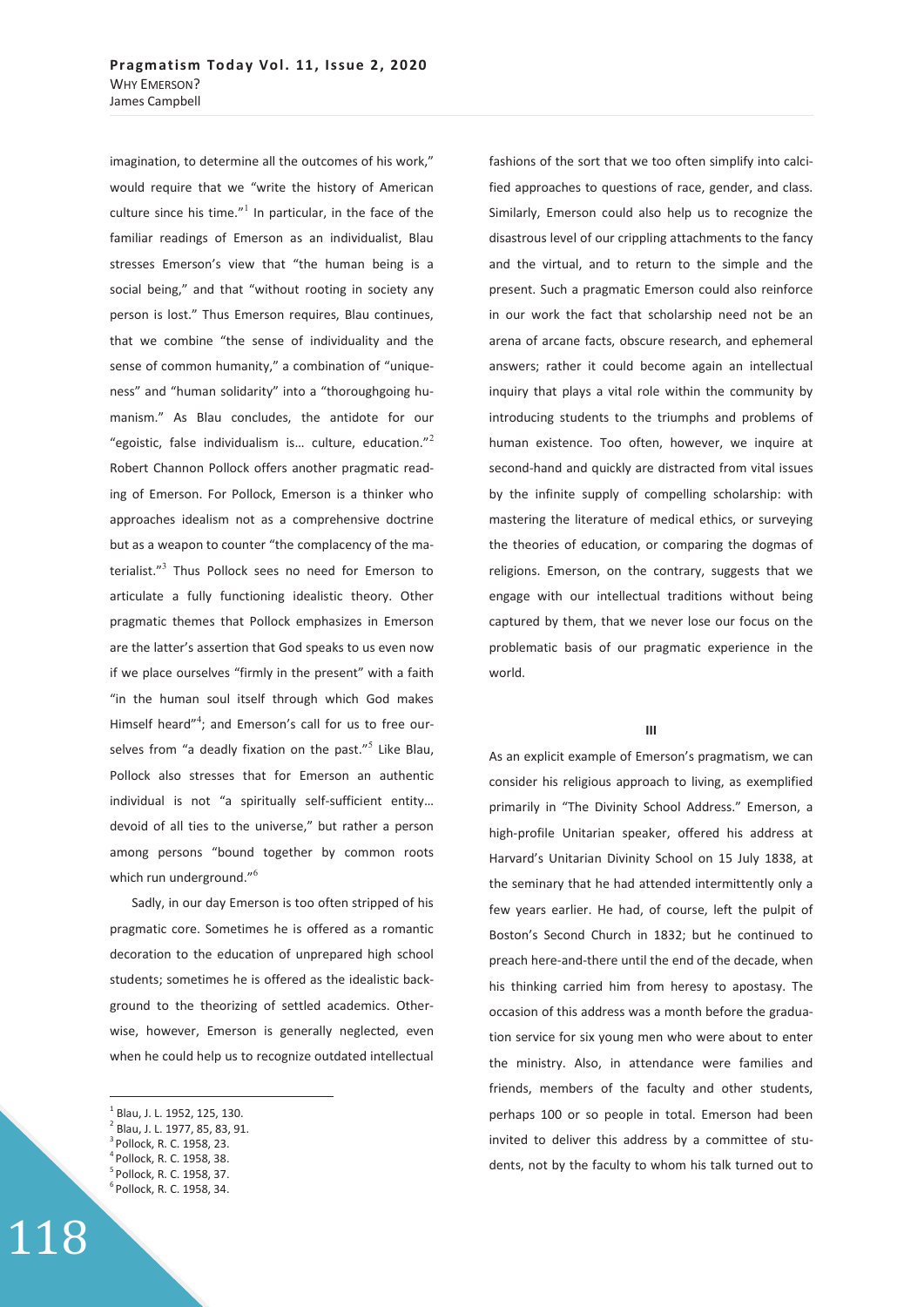be aggressively hostile. It amounted to an attack on Unitarianism at its educational headquarters, and it gave rise to a furor that resulted in his banishment from Harvard for decades.

Nineteen years before in Baltimore, when the great Unitarian divine, William Ellery Channing, offered as the ordination sermon for Jared Sparks the classic formulation of Unitarian faith, "Unitarian Christianity," he began with a straight-forward pragmatic text from Paul's first epistle to the Thessalonians: "Prove all things; hold fast that which is good."<sup>1</sup> Emerson at the Divinity School begins differently, with an almost pantheistic invocation of nature, a paean to the perfections of the everyday world. "In this refulgent summer, it has been a luxury to draw the breath of life," he begins his celebration of experience. "The grass grows, the buds burst, the meadow is spotted with fire and gold in the tint of flowers. The air is full of birds, and sweet with the breath of pine, the balm-of-Gilead, and the new hay." In such a glorious world, "[n]ight brings no gloom to the heart with its welcome shade. Through the transparent darkness the stars pour their almost spiritual rays." Each of us who recognizes this magical shroud awaits the new day. "The cool night bathes the world as with a river," he says, "and prepares his eyes again for the crimson dawn" (75).

For Emerson, our world and we are also thoroughly moral. "The sentiment of virtue is a reverence and delight in the presence of certain divine laws." This sentiment recognizes "that this homely game of life we play, covers, under what seem foolish details, principles that astonish." All of us have learned through play and work "the action of light, motion, gravity, muscular force," and in the processes of living we have come to understand how "love, fear, justice, appetite, man, and God, interact." These divine laws of our natural existence, however, cannot be formulated in words; "[t]hey will not be written out on paper, or spoken by the tongue," and "[t]hey elude our persevering thought." In addition, these divine

 $\overline{a}$ 

.

laws cannot come to us through the Understanding. They can only be intuited. These laws are to be found, for example, "in each other's faces, in each other's actions, in our own remorse." Recognizing these divine laws, and developing them in our lives, makes us moral. "If a man is at heart just, then in so far he is God; the safety of God, the immortality of God, the majesty of God do enter into that man with justice." If, on the contrary, "a man dissemble, deceive, he deceives himself, and goes out of acquaintance with his own being" (76–77).

Emerson reminds the would-be ministers that we are instructed by our daily interactions. We delight in the apprehension of Divine laws in nature: we recognize the mind of God present in each ray of light, in each wave of water, and in each breath of life. For Emerson, "the world is not the product of manifold power, but of one will, of one mind"; and that mind is active everywhere in nature, "in each ray of the star, in each wavelet of the pool." Further, "whatever opposes that will, is everywhere balked and baffled, because things are made so, and not otherwise" (77–78). Emerson continues that, as we delight in appreciating the wondrous workings of divine nature, we realize that we must do so with our souls (Reason), not with our minds (the Understanding). If we can come to recognize "this law of laws," we will gain access to "the religious sentiment" that yields us "our highest happiness." The Understanding, on the contrary, may give us science and power; but it does not make the world "safe and habitable," nor yield the cherished "end or unity." With "the sentiment of virtue" in our hearts, however, we see "that Law is sovereign over all natures; and the worlds, time, space, eternity, do seem to break out into joy" (78).

Emerson's introduction represents his position on the idealistic ("Transcendental") nature of our existence. Of course, his address at the Divinity School was supposed to be a Unitarian sermon of sorts; and he soon turns to, for him, a more familiar  $-$  if perhaps, for the audience, a less welcome – theme: that Unitarianism has lost this sense of intuition, of mystery, and become cold and formulaic. The application of his sermon was that

<sup>1</sup> Channing, W. E. 1819, 367.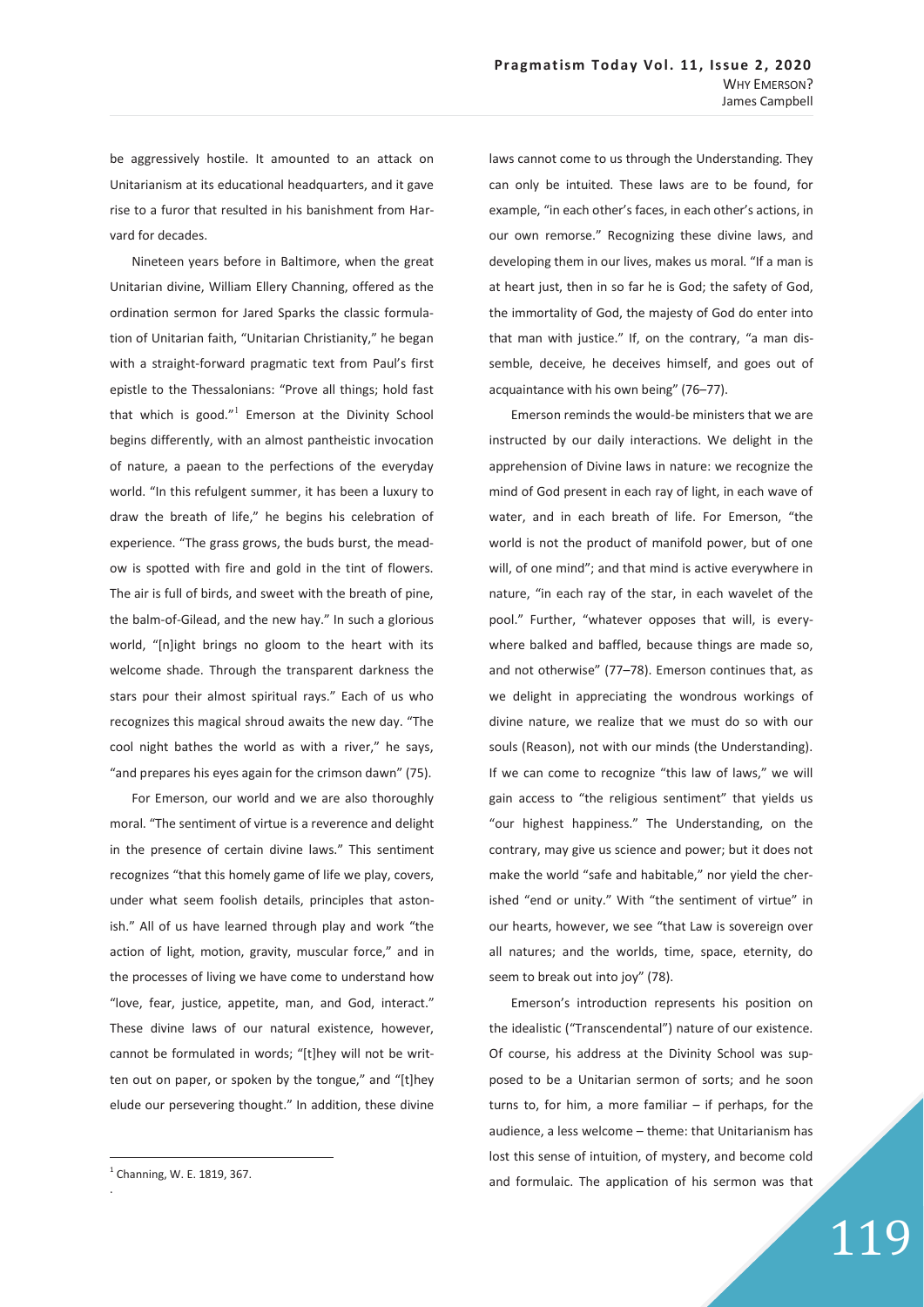the young preachers assembled needed to forget nearly all the professional training that the faculty had given them. For Emerson, young preachers were too often distracted from their true vocation by academic worries about the proper forms of ceremonies and a concentration on correctly memorized prayers; too much effort had been expended focusing on texts and translations that purported to get closer to the literal meaning of Christ's words. The main result of all of this unfortunate misdirection was mechanical preaching.

For Emerson, there seemed to be no place in the Unitarian church for the mysteries of existence that captivated him. "The doctrine of inspiration is lost," he continues; "the base doctrine of the majority of voices, usurps the place of the doctrine of the soul." The vision of the church has been reduced to that of the Understanding, bereft of "[m]iracles, prophecy, poetry." The life of Reason, "the ideal life, the holy life," is now "ancient history merely." Reason has no living place "in the belief, nor in the aspiration of society"; and the people are so lost that they have forgotten how to look for something higher, or too often even have given up the search. "Whilst the doors of the temple stand open, night and day, before every man, and the oracles of this truth cease never," he notes, "it is guarded by one stern condition; this, namely; it is an intuition." This gospel, he continues, "cannot be received at second hand." As a pragmatic consequence, the members of the congregation do not need "instruction" in what to believe; they require only "provocation" to pursue their own truth (79).

Thus, Emerson confronts this graduating class of budding ministers with his evaluation of the situation of the Christian religion that they were intending to preach. Their church, he tells them, has fallen into two grave errors. The first is that, while Christ experienced the mysteries of our natural existence, the church would have them teach his words about these mysteries. "Jesus Christ belonged to the true race of prophets," he tells them. "He saw with open eye the mystery of the soul. Drawn by its severe harmony, ravished with its beauty, he lived in it, and had his being there." This is a spiritual

message, however, that can only be recognized on a plane higher than that of the church's familiar preaching. "There is no doctrine of the Reason," he continues, "which will bear to be taught by the Understanding." Too much concern is given to the person Christ  $-$  to "[t]he idioms of his language, and the figures of his rhetoric" – and too little to "his truth." As a result, our church is "not built on his principles, but on his tropes." Christ, Emerson notes further, "spoke of miracles; for he felt that man's life was a miracle, and all that the man doth, and he knew that this daily miracle shines, as the character ascends." But the church's sense of miracles "gives a false impression" that they are scarce. Moreover, the church has made Christ-the-person the focus in the formation of the ministry in its futile attempts "to communicate religion." Rather than a focus on "the doctrine of the soul," the church offers "an exaggeration of the personal, the positive, the ritual. It has dwelt, it dwells, with noxious exaggeration about the *person* of Jesus." Rather than teaching the history of Christ's mission, these young ministers should strive to help the members of their congregations to intuit the meaning of Christ's message. As Emerson notes, "[t]he soul knows no persons" (80–81).

For Emerson, the second grave error of the contemporary church is that it fails to explore the possible spiritual or religious meaning of our lives. It fails to recognize what our experiences can reveal to us. On the contrary, the church treats revelation as finished and done. As he continues, "the Moral Nature, that Law of laws, whose revelations introduce greatness, – yea, God himself, into the open soul, is not explored as the fountain of the established teaching in society." Because of this failure to appreciate our experience, we now view "revelation as somewhat long ago given and done, as if God were dead. The injury to faith throttles the preacher; and the goodliest of institutions becomes an uncertain and inarticulate voice" (82–83). Instead of being moments for mystery and spiritual expansion, our church services reduce us to boredom and regret for time wasted.

While Emerson commends these aspiring ministers

120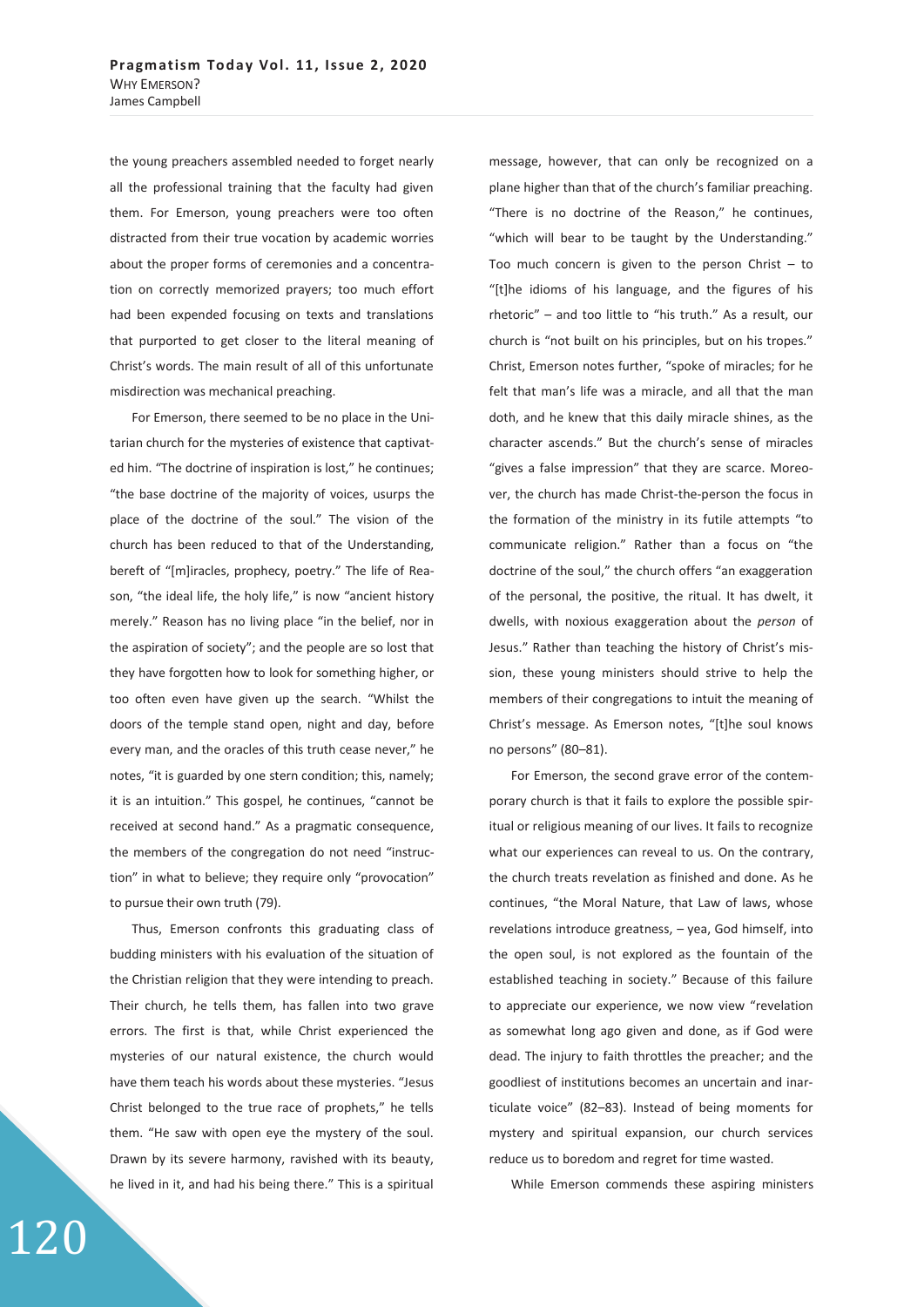for their intention to proclaim the message of the divine meaning of existence, he emphasizes – in the face of all of the important mainstream religious figures present in the front row – that the contemporary church that they are intending to enter is failing to do its proper job. He tells them that "the need was never greater of new revelation than now" because of "the universal decay and now almost death of faith in society," all of which results from the fact that "[t]he soul is not preached." Emerson continues that he would be negligent if he were to tell those "whose hope and commission it is to preach the faith of Christ" that at the present time in our congregations "the faith of Christ is preached." While preaching is supposed to be "the expression of the moral sentiment in application to the duties of life," Emerson wonders, "[i]n how many churches, by how many prophets, … is man made sensible that he is an infinite Soul; that the earth and heavens are passing into his mind; that he is drinking forever the soul of God?" (83–84). Where is the recognition that our lives are sacred too?

Instead of offering this pragmatic message, Emerson believes that too many preachers in too many congregations are formalists who are serving up only the shell of religion to their undernourished congregants. Not only do the ministers' prayers fail to uplift us, he continues, they also "smite and offend us"; and those who offer them assault us with their preaching. In such congregations, "[w]e shrink as soon as the prayers begin." In such congregations, we cannot tell if the preacher "had ever lived and acted," since "[n]ot one fact in all his experience, had he yet imported into his doctrine." For Emerson, on the contrary, "[t]he true preacher can be known by this, that he deals out to the people his life, – life passed through the fire of thought" (84–85). He continues that at present too much preaching "comes out of the memory, and not out of the soul," and in consequence it fails to reach "what is necessary and eternal." This preaching has withdrawn "from the exploration of the moral nature of man, where the sublime is, where are the resources of astonishment and power" (86). As a result, Emerson tells the new preachers, the church has fallen into decay.

The litany of criticisms of the church that Emerson offered at the Divinity School was thus designed to lead his audience back to the soul. "In the soul," he tells these young preachers, "let the redemption be sought" (88); and the church will only be salvaged when we recognize that "[t]he remedy to their deformity is, first, soul, and second, soul, and evermore, soul" (91). While he admits that some preachers may be doing an adequate job, and that even bad preaching helps some people, much needs to be done. In his eyes, most of the contemporary preachers are not preaching a living gospel. They preach inherited and dead doctrines, whereas a living gospel would advance a recognition of the fullness of experience. Among his pragmatic suggestions to the young ministers are the following: do not imitate other preachers, however good they may be, and refuse to model your message on the messages of others; recognize that God is still present in all that exists; help the people to find God in their lives since all are part of the Over-soul; and return from second-hand life to the fullness of experience within nature and preach the living soul.

Emerson believes that the awakened individual – minister or congregant – who lives in Reason rather than in the Understanding, brings "revolution." To such an awakened person "all books are legible, all things transparent, [but] all religions are forms." The truly religious person is "the wonderworker," for whom mistaken commitments to "[t]he stationariness of religion; the assumption that the age of inspiration is past, that the Bible is closed; [and] the fear of degrading the character of Jesus by representing him as a man," all indicate "with sufficient clearness the falsehood" of the beliefs of the unawakened. For Emerson, the job of "a true preacher" is to demonstrate "that God is, not was; that He speaketh, not spake" (88). Rather than repeating the familiar and threadbare in their preaching, it is necessary to preach the Spirit, the Soul, approachable only through Reason. The job that Emerson recommends to the young preachers is to find their own way to enlighten their congregations. He urges each of them to recognize himself as "a newborn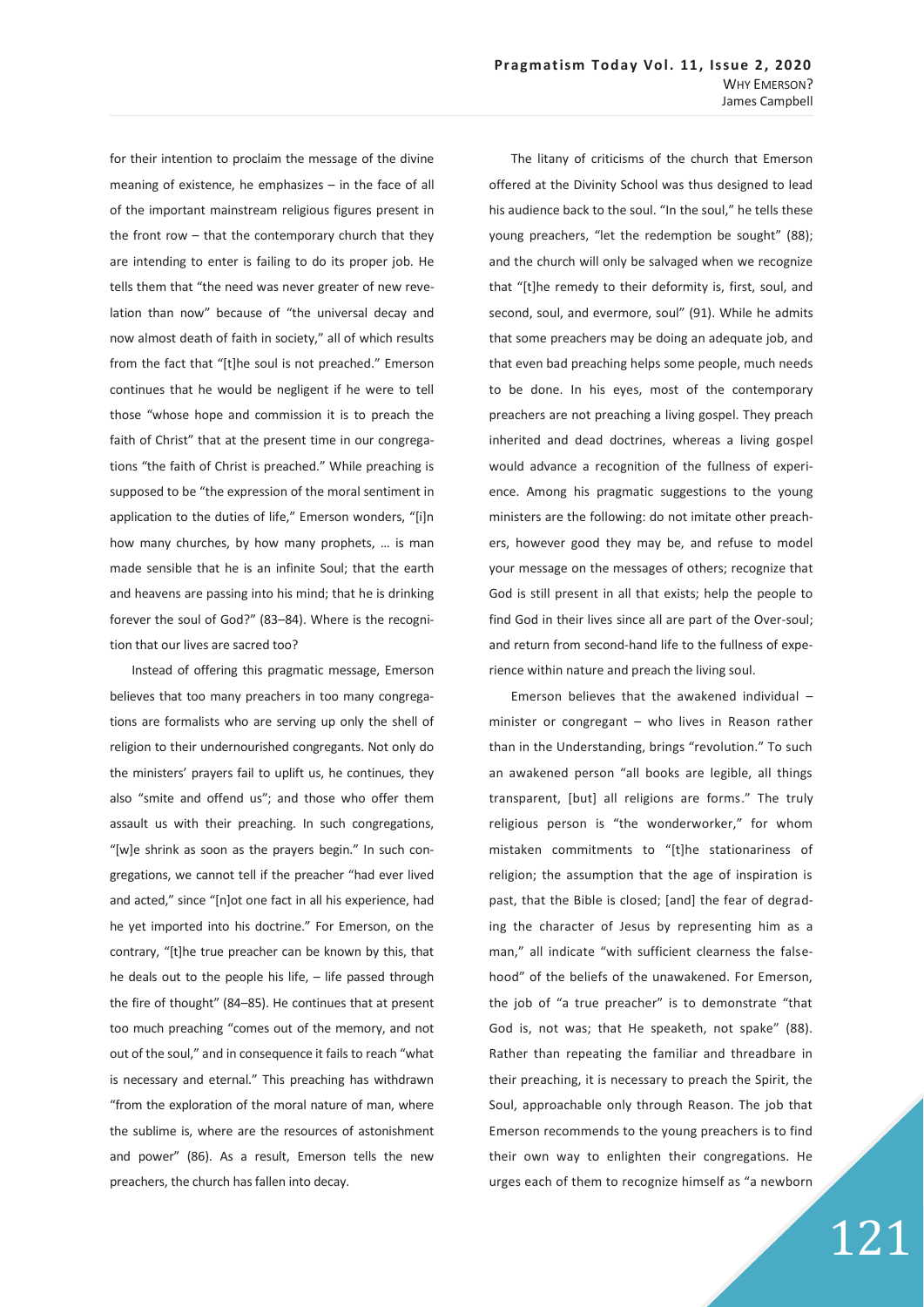bard of the Holy Ghost," and to live by the creed that "[i]mitation cannot go above its model" (89).

## **IV**

Emerson returns twenty-two years later to many of these themes of pragmatic spirituality in his 1860 essay "Worship." Here he points again to the fact that our inherited church is moribund, and that newer, but still inadequate, faiths are growing. "The stern old faiths have all pulverized," he writes, leaving "a whole population of gentlemen and ladies out in search of religions" (1056). He recognizes that our religions are limited by the level of the enlightenment of their believers. As he notes, "the religion cannot arise above the state of the votary" (1057); but, for this, our inherited church is largely responsible because it has demoralized, rather than awakened, us. Emerson writes that "[w]e live in a transition period, when the old faiths which comforted nations, and . . . made nations, seem to have spent their force." Rather than guiding the people upward, "the religions of men at this moment" are "either childish and insignificant, or unmanly and effeminating"  $(1058)^{1}$  He writes here of the too-often fatal split between thought and action, "between religion and morality," that cuts religious thinking off from a life of action and leaves religious people unable to move forward. "Not knowing what to do, we ape our ancestors"; and, as a result, "the churches stagger backward into the mummeries of the dark ages" (1058–1059). Emerson believes that, because of the failures in our congregations, great numbers of the unawakened will remain lost. "Such as you are, the gods themselves could not help you," he writes. These people suffer "from their obvious inequality to their own necessities," from political or social or medical difficulties, and they would not be disappointed to be "dismissed from the duties of life" (1075). Emerson,

however, reminds them and us that death will offer them no benefit.

As before, Emerson maintains that the temple of God will continue to survive within the individual soul. In spite of the severity of our religious problems, he maintains that there is still the moral sense that "reappears to-day with the same morning newness that has been from of old the fountain of beauty and strength." Just as "the multitude of the sick shall not make us deny the existence of health," nor "rainy weather" the existence of the sun (1061), our present low level of living should not cause us to abandon our quest for a higher type of life. Emerson further maintains that "[t]he builder of heaven has not so ill constructed his creature as that the religion, that is, the public nature, should fall out." Rather, the God of Spirit "builds his temple in the heart on the ruins of churches and religions" (1056). What continues to be missing is adequate spiritual guidance. Recalling his earlier message to the new preachers, Emerson writes that "[i]n all ages, souls out of time, extraordinary, prophetic, are born"; and these enlightened individuals  $-$  all of us potentially  $-$  have the means to transcend their particular time and locality, and to help others similarly to transcend. If they can overcome the deadening forces from religion's past, by which our potential insights are too often "dragged down into a savage interpretation" (1057) of what our lives might mean, these individuals can help advance the life of spirit. So, Emerson urges us to abandon barren intellectual pursuits like theology, and to try to become more spiritual in our living. "Forget your books and traditions," he writes, "and obey your moral perceptions at this hour." If we can live according to Reason, we will be less likely to confuse the "spiritual" with the "invisible." We will recognize, rather, that "[t]he true meaning of *spiritual* is *real*," and we will come to recognize "that law which executes itself, which works without means, and which cannot be conceived as not existing" (1062).

Emerson re-asserts that "[a]ll the great ages have been ages of belief" (1063); but this belief must come from within. It must arise out of the spirit and recognize

 $\overline{a}$ 

<sup>&</sup>lt;sup>1</sup> By his choice of words here, Emerson seems to show no recognition of the possibilities for women to help overcome the problems of the church. Rather, he continues to assert in a similar fashion, and in conflict with his own expressed position on the dignity of all humans, that "[w]hat is called religion effeminates and demoralizes us" (Emerson, R. W. 1983, 1075).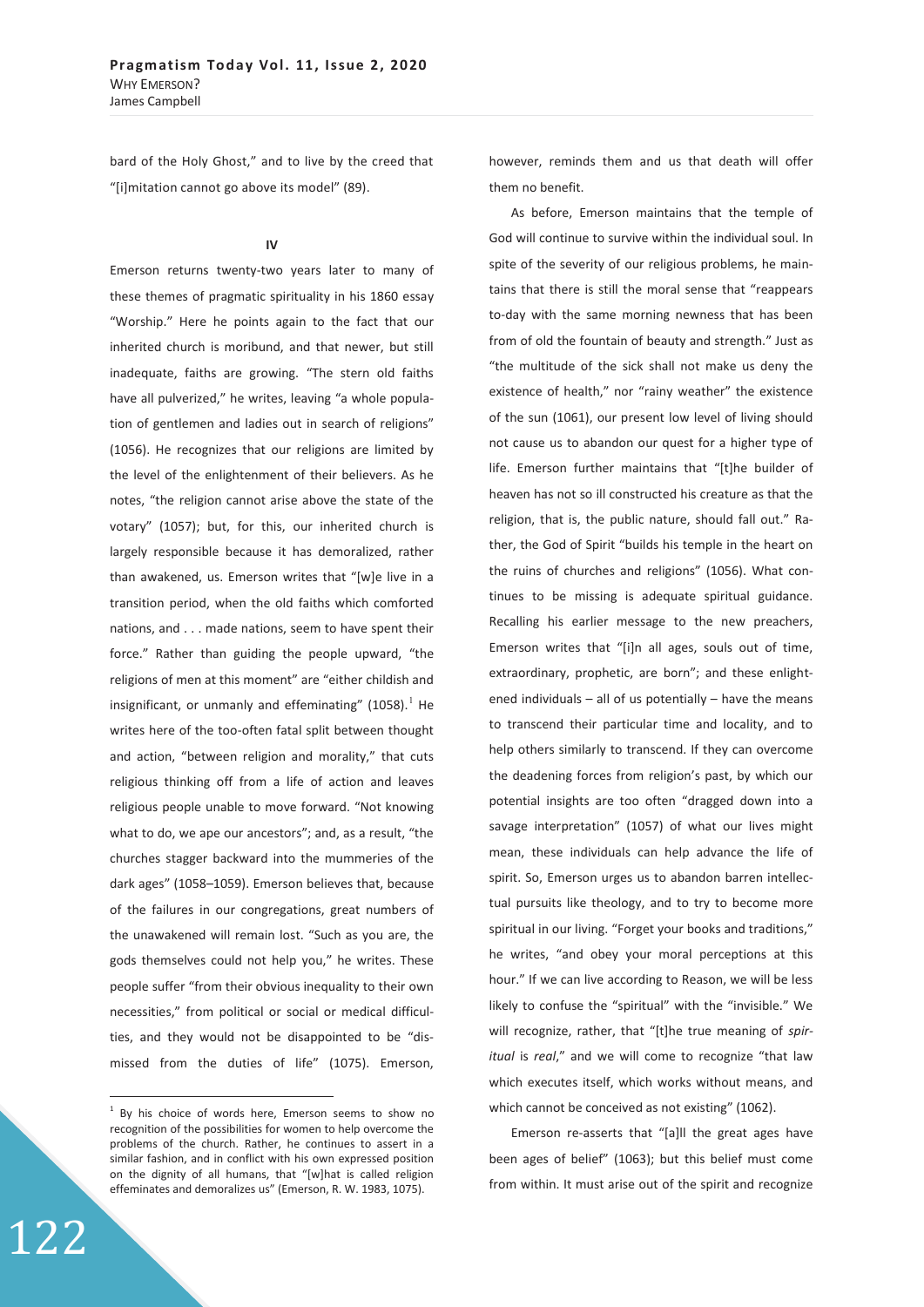and cultivate the mysterious. "That only which we have within," he writes, "can we see without" (1070); and only Reason can bring us to the appreciation of miracles. "Miracles come to the miraculous," he writes, "not to the arithmetician" (1074). As a result, if our lives have no spirituality, he believes that it is because we seek none; and, for this, the church is largely to blame. "If we meet no gods, it is because we harbor none," Emerson continues; but, on the contrary, "[i]f there is grandeur in you, you will find grandeur in porters and sweeps." The individual is only "rightly immortal, to whom all things are immortal" (1070).

Emerson's pragmatic message is that we must reject the dead ends both of materialism and of abstract theology, and focus directly via Reason on the appreciation of human virtues. He writes that "I look on those sentiments which make the glory of the human being, love, humility, faith, as being also the intimacy of Divinity" at the atomic level; and, when the individual has correctly established this relationship of human and divine virtues, "assurances and previsions emanate from the interior of his body and his mind" (1071). The development of this new religious life that Emerson calls for "to guide and fulfil the present and coming ages… must be intellectual," he writes, although not in some abstract and cold sense. His new church will be "founded on moral science" It will further "have heaven and earth for its beams and rafters; science for symbol and illustration; it will fast enough gather beauty, music, picture, poetry" (1076).

## $\mathbf{v}$

Readers of Emerson realize that it is possible to get caught up in the surface message of his religious discussions, and to focus on his charges of ministerial malpractice in their myriad forms instead of on his positive call for advancing the Spirit. His criticisms are focused and specific, but the repairs that he advocated  $-$  working through Reason rather than the Understanding – might appear to be vague and open-ended. It is similarly possible to read Emerson primarily as a poetic metaphysician, and to fixate in wonder on the ideas and the intellectual structures that he and his commentators offer us, without attempting to connect these ideals with our problematic lives. Perhaps this helps to explain why Emerson is so often left out of pragmatic considerations and neglected despite the obvious pragmatic value of his texts to awaken and inspire readers. To concentrate our attention on the fine points of his version of idealism, however, or of his version of religion, seems to me to be a mistake. It is, as Dewey writes, to focus on Emerson's means rather than on his end, to worry about the specific problems that had to be overcome in reaching for a higher life, and to miss the pragmatic core of his message. We are far better off to emphasize, with McDermott, the possibilities inherent in individuals, and in the richness of the American experience, as a means to recognize the power of Emerson's pragmatic thought.

#### **References**

- Blau, J. L. 1952. *Men and Movements in American Philosophy.* Englewood Cliffs, NJ: Prentice-Hall.
- Blau, J. L. 1977. "Emerson's Transcendentalist Individualism as a Social Philosophy," *Review of Metaphysics*, XXXI/1, 80–92.
- Channing, W. E. 1819. "Unitarian Christianity: Discourse at the Ordination of the Rev. Jared Sparks, Baltimore, 1819." in *The Works of William E. Channing*, D. D. Boston: American Unitarian Association, 1891, 367-384.
- Coleridge, S. T. 1825. *Aids to Reflection. Collected Works of Samuel Taylor Coleridge*. Ed. John Beer. Princeton: Princeton University Press, 1993.
- Dewey, J. 1903. "Emerson the Philosopher of Democracy." *Middle Works of John Dewey*. Ed. J. A. Boydston. Carbondale: Southern Illinois University Press, 1977, fifteen volumes, 3: 184–192.
- Emerson, R. W. 1983. *Essays and Lectures*. Ed. J. Porte. New York: Library of America.
- Flower E., and Murphey, M. G. 1977. *A History of Philosophy in America*. New York: Putnam's, two volumes.
- James, W. 1903. "Emerson." In *Essays in Religion and Morality*, Eds. F. H. Burkhardt, F. Bowers, and I. K. Skrupskelis. Cambridge: Harvard University Press, 1982, 109–115.
- James, W. 1992-2004. *The Correspondence of William James*. Eds. I. K. Skrupskelis and E. M. Berkeley. Charlottesville: University of Virginia Press, 12 volumes.
- Marsh, J. "Preliminary Essay" 1829. *Aids to Reflection. Collected Works of Samuel Taylor Coleridge*. Ed.